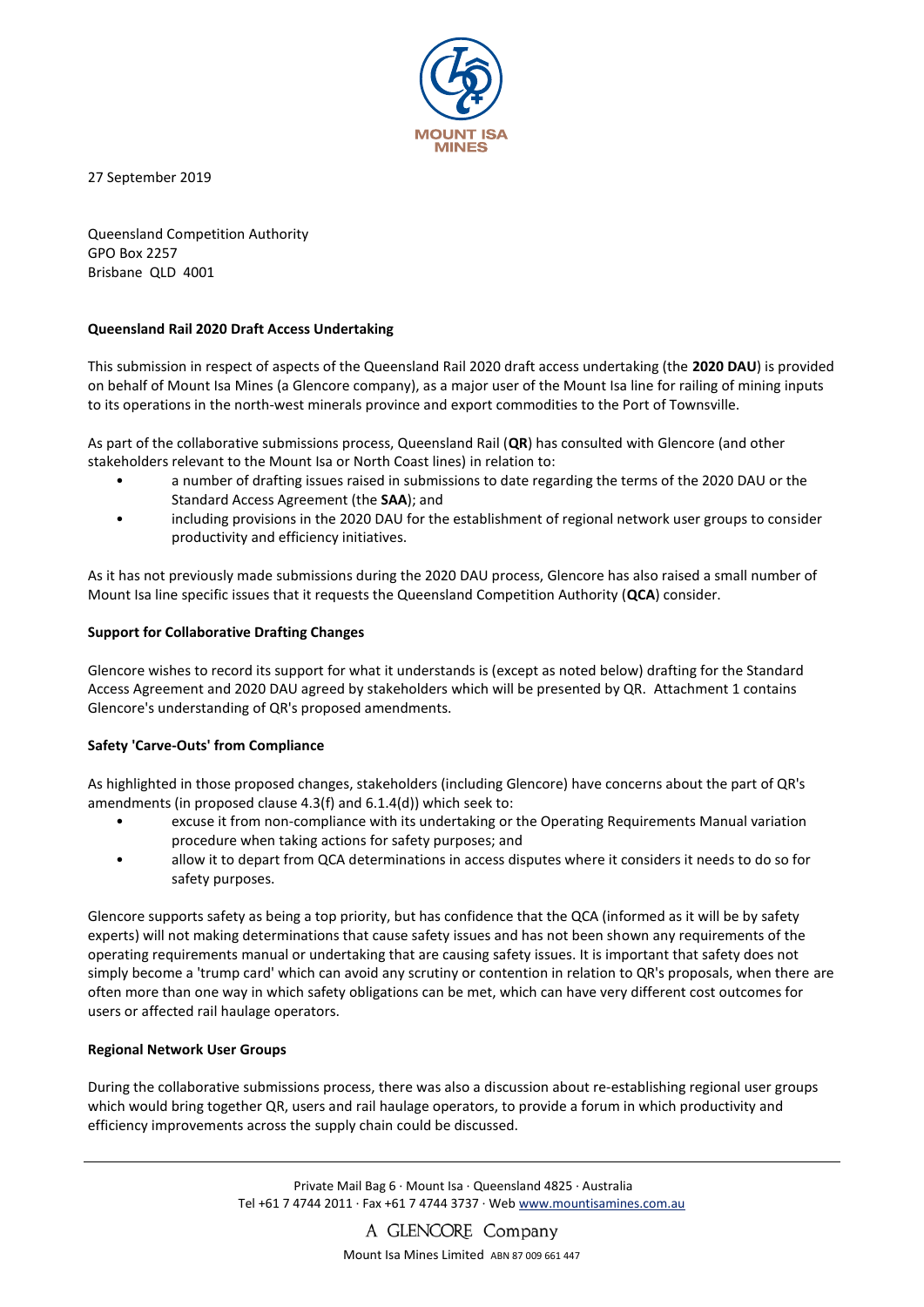Glencore strongly supports this being included in the undertaking, and considers that it is an important part of making the Mount Isa line more efficient.

Attachment 2 sets out Glencore's understanding of the drafting proposed by QR (with marked-up changes proposed by Glencore). For the Regional Network User Groups to be as effective as possible, Glencore considers that the drafting should:

- provide an opportunity for the user group to be chaired by an end user, as end users are the only entities which have exposure to each of the elements of the supply chain (above rail, below rail, port and mine/industrial facility loading/unloading); and
- include reference to the potential to consider a capital expenditure solution to supply chain issues, while acknowledging that clause 1.4 of the access undertaking specifically details how the planning, funding and ownership of such capital enhancements would proceed. That is the case because initiatives likes electric signalling or lengthening passing loops to permit longer trains would increase the efficiency of the system – and currently there is no real way for users to understanding the capital such initiatives would require.

#### **Mount Isa Line Specific Issues**

The vast majority of submissions in the 2020 Draft Access Undertaking process have centred on issues concerning the West Moreton and Metropolitan rail systems.

Glencore wishes to take the opportunity to raise the following comments of particular relevance to the Mount Isa line that should be considered as part of the QCA's final decision:

- **Master Planning** A new Master Plan should be developed for the Mount Isa line (without requiring further user funding). There are special circumstances at play in relation to the Mount Isa line currently that warrant a different treatment to the position the QCA has determined is appropriate for other systems. The Queensland government has clearly demonstrated its commitment to retaining the Mount Isa line as a major rail corridor given its rebuild following flood damage and announcements of \$380 million of funding over five year to maintain and improve the line. The last Master Plan is from 2012 and, whilst increased investment of the type announced is being made (which Glencore welcomes), to ensure that it is spent prudently and effectively and to have the State's desired outcome of encouraging greater rail usage, it makes sense for that to occur in a way that is part of an updated system master plan which is visible to users.
- **Transparency of expenditure** Glencore remains concerned that on non-reference tariff lines, prices are commercially negotiated in part based on QR's views about future investment and expenditure on the line over the term of the proposed access agreement. However, there is no real way to follow up whether that occurs. This level of information asymmetry presents a real difficulty in the context of the current negotiate-arbitrate regime. For a major system such as the Mount Isa line, Glencore considers it would significantly assist negotiations if QR was required to publish capital and maintenance expenditure on the line on a 'rolling' basis showing the actual expenditure for the past 5 years and the indicative expenditure for the next 10 years, together with a description of major works to which that expenditure relates. This would not be binding on QR, but would result in more informed access negotiations, and greater potential for access agreements to refer to expected future outcomes.
- **Flood recovery investment not impacting pricing** Mount Isa line pricing is left to be negotiated subject to a negotiate-arbitrate regime with floor and ceiling revenue limits, which the undertaking provides to be determined on a building blocks basis (including with reference to the 'value of assets' required for the provision of the service). QR has indicated that it will not include the recent government flood recovery investment in calculating prices on the Mount Isa line, and it should be made clear in the undertaking that in any calculation of the floor and ceiling revenue limits, and in any arbitration of pricing on the Mount Isa line, that investment will be excluded.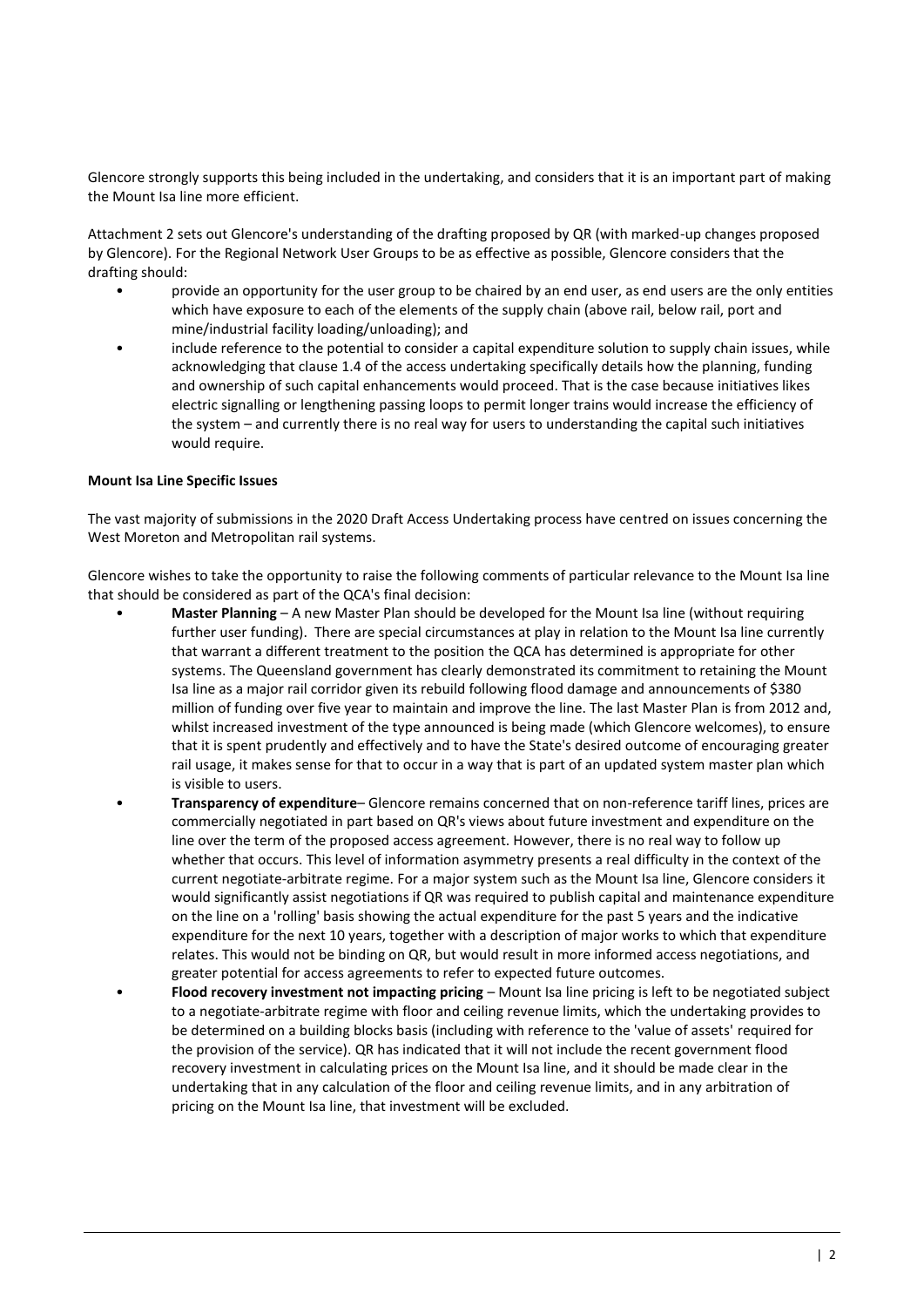• **QCA levy** – the proportion of the QCA levy payable by the Mount Isa line Access Holders should be lowered from the 18.3% currently applied, given that a significantly higher proportion of the issues under the QCA's consideration are issues which concern the West Moreton system in particular.

If the QCA has any queries in relation to this submission, please do not hesitate to contact David Zammitt, Glencore Copper and Zinc Assets Australia.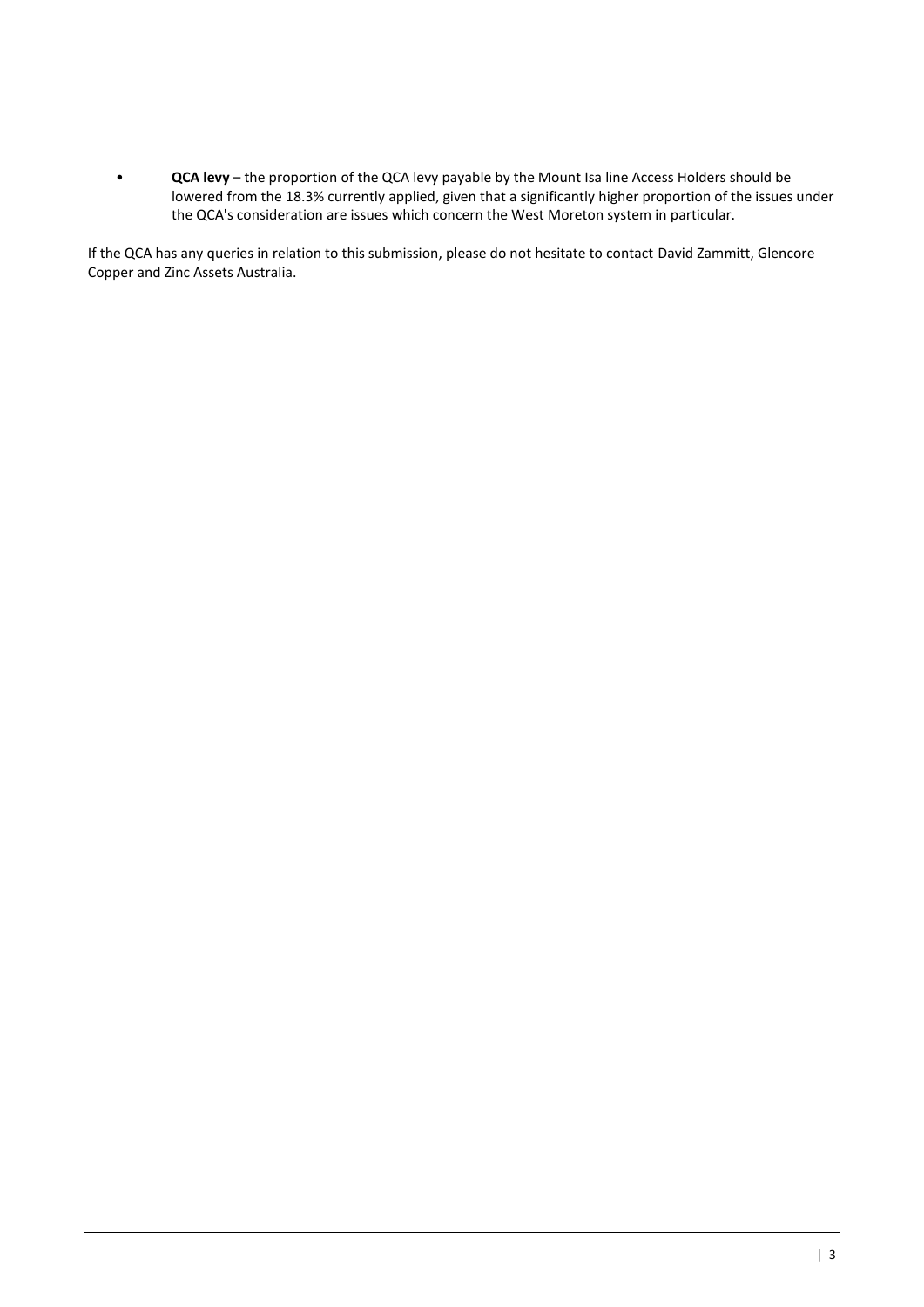**Attachment 1 – Collaborative Undertaking and SAA Drafting**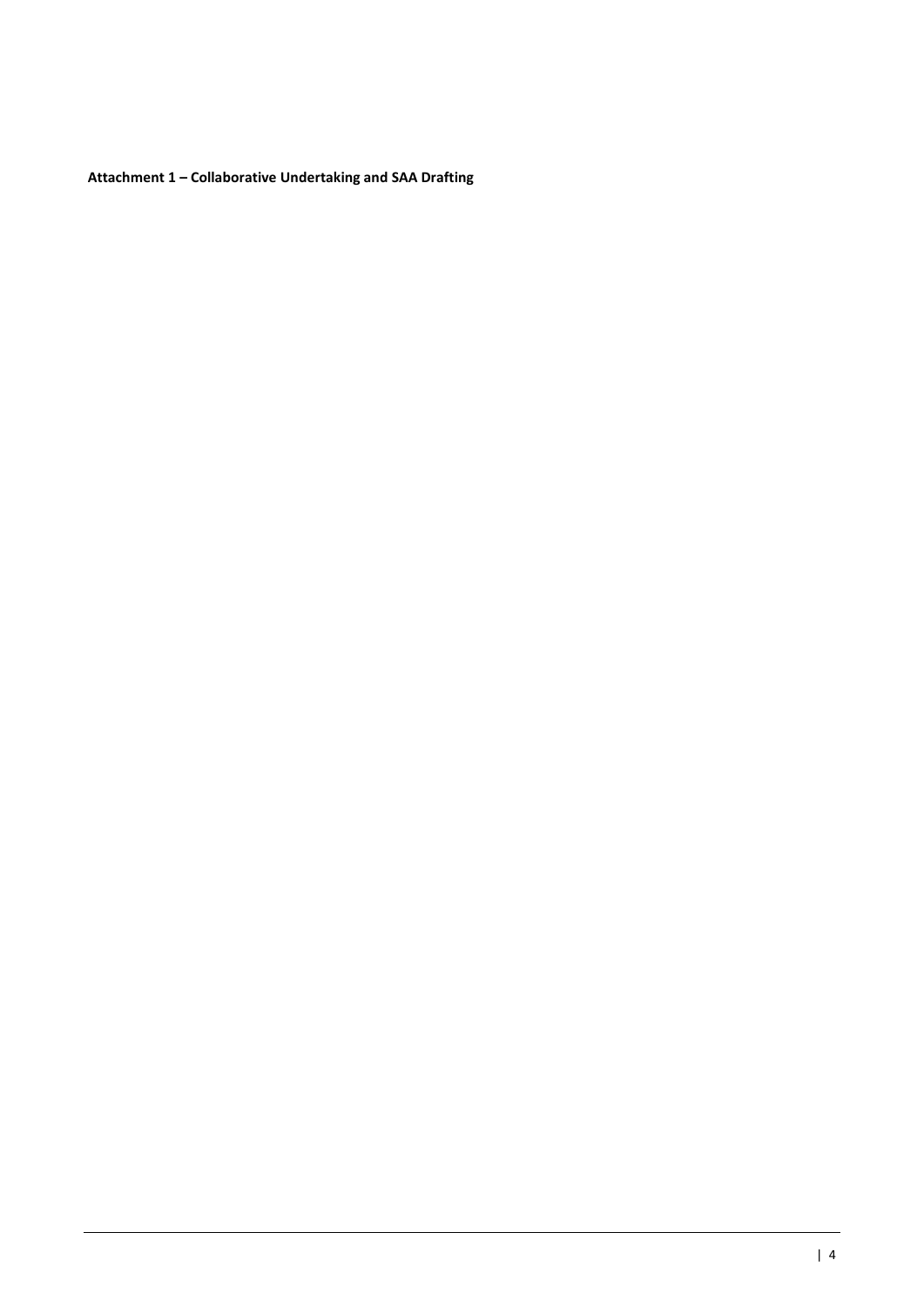# **Proposed DAU2 SAA amendments**

<span id="page-4-0"></span>

| <b>Issue</b>                                                                               | <b>Current position</b>                                                                                                                                                                                                                                                                                                                                                                                                                                                                                                                                                                                                                                                                                                                                                                                                                           |
|--------------------------------------------------------------------------------------------|---------------------------------------------------------------------------------------------------------------------------------------------------------------------------------------------------------------------------------------------------------------------------------------------------------------------------------------------------------------------------------------------------------------------------------------------------------------------------------------------------------------------------------------------------------------------------------------------------------------------------------------------------------------------------------------------------------------------------------------------------------------------------------------------------------------------------------------------------|
| 1.2, 1.3, 6.7(c),<br>$8.8(b)$ , 18.2(c)<br>and Schedule 3<br>clauses 2.2 and<br>$5.4(a)$ . | QR agrees to revert to the current position – reinstate references to good faith without definition.                                                                                                                                                                                                                                                                                                                                                                                                                                                                                                                                                                                                                                                                                                                                              |
| 1.3(a)<br>(productivity and<br>efficiency)                                                 | 1.3<br><b>Productivity and efficiency variations</b><br>[Drafting Note: This mark-up responds to industry concerns by mutualising the productivity and efficiency variations<br>provisions and providing greater detail in respect of each party's obligations to consider productivity and efficiency<br>proposals and to participate in discussions about amendments to the agreement.]                                                                                                                                                                                                                                                                                                                                                                                                                                                         |
|                                                                                            | Subject to the terms of this agreement and without prejudice to each Party's rights in respect of this agreement:<br>(a)<br>Where the Access Holder or the Operatora party, during the term of this agreement, may notify the other Parties seeks<br>of a proposed variation to this agreement to promote, or accommodate, a demonstrable efficiency or productivity<br>improvement (Productivity Proposal); and for the supply chain,                                                                                                                                                                                                                                                                                                                                                                                                            |
|                                                                                            | where a Party is notified of a Productivity Proposal, that Party must, in good faith:<br>(ii)<br>Queensland Rail must reasonably consider that Productivity Proposal those proposed variations having regard to<br>(A)<br>any relevant factors including the costs, benefits and impacts of the proposal on each of the Parties, on Train<br>Services and on the operation and use of the Network-by-Access Seekers or Access Holders, and whether the<br>Productivity Proposal proposed variation creates would result in a capacity increase for the Network, efficiency<br>improvements in one or more elements of the supply chain <del>,</del> demand for capacity and any other realisable gains<br>to all Parties.; and<br>(A)(B)if requested by any Party, participate in discussions concerning the Productivity Proposal with a view to |
|                                                                                            | determining what (if any) amendments to this agreement the Parties are willing to agree.<br>If, despite reasonable consideration, Queensland Rail despite reasonable consideration a Party rejects any variation<br>(b)<br>proposed pursuant declines to pursue all or part of a Productivity Proposal after complying with to clause [1.3(a)]0, that Party                                                                                                                                                                                                                                                                                                                                                                                                                                                                                       |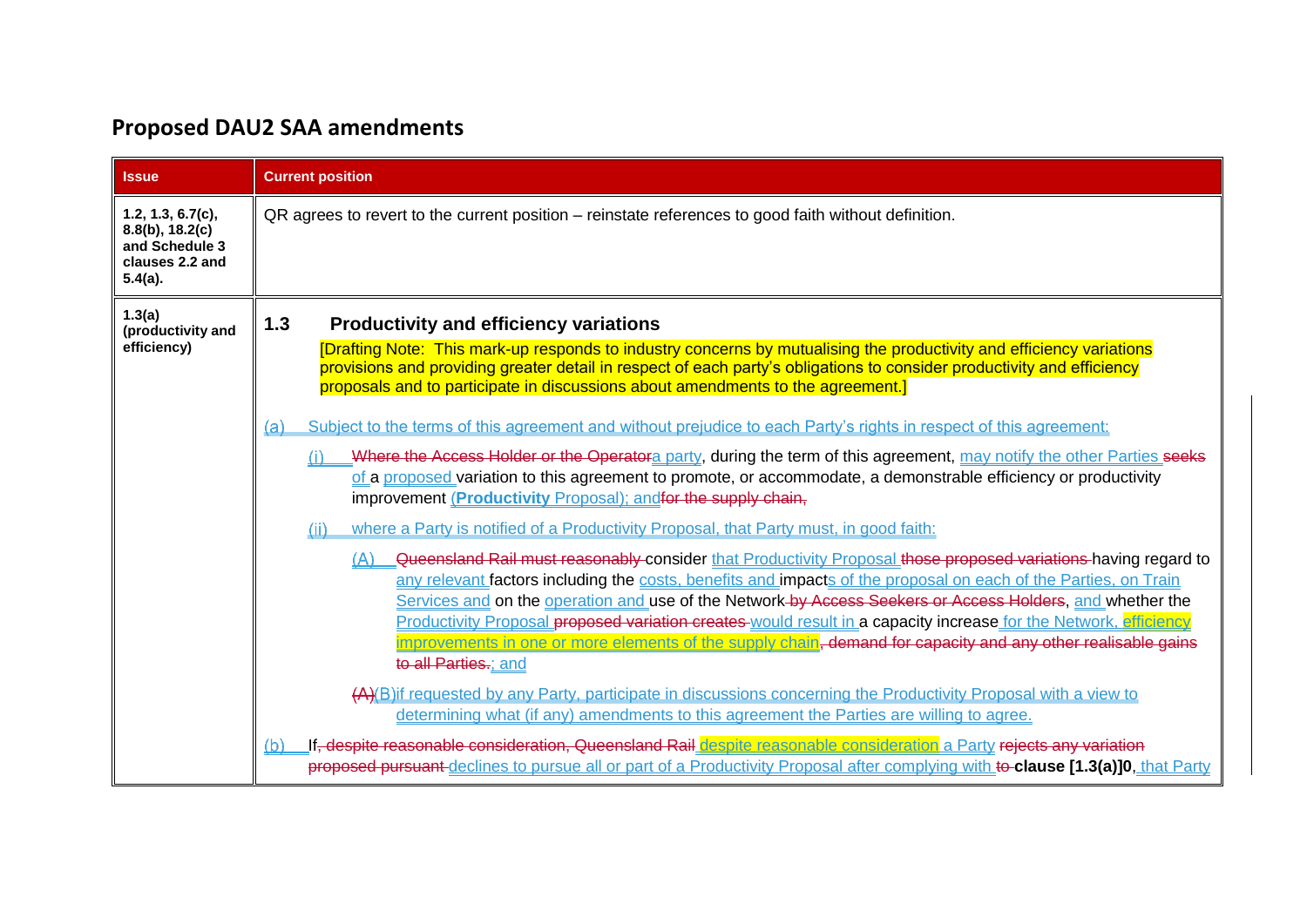| <b>Issue</b>      | <b>Current position</b>                                                                                                                                                                                                                                                                                                                                                                                                                                                                                                                                                                                                                                                 |
|-------------------|-------------------------------------------------------------------------------------------------------------------------------------------------------------------------------------------------------------------------------------------------------------------------------------------------------------------------------------------------------------------------------------------------------------------------------------------------------------------------------------------------------------------------------------------------------------------------------------------------------------------------------------------------------------------------|
|                   | Queensland Rail must provide written confirmation to the other Parties of its reasons for not accepting any such variations in<br>whole or in partdoing so.<br>(b)(c) If the Parties in complying with clause [1.3(a)] agree to make amendments to this agreement, the Parties must do all things<br>reasonably necessary to give effect to those amendments in accordance with this agreement including under clause [27.4].                                                                                                                                                                                                                                           |
| <b>Schedule 1</b> | [Drafting Note: The adjustments below have arisen out of industry concerns raised about the note in the Reference Schedule<br>regarding completion of the "Security Amount".]                                                                                                                                                                                                                                                                                                                                                                                                                                                                                           |
|                   | <b>Obligation to provide Security</b><br>17.1<br>(e)(d) The Operator and the Access Holder (if the Access Holder is not also the Operator) must (in appropriate cases and having<br>regard to the Parties' financial capability) in appropriate cases and having regard to the Parties' financial capability.<br>on or before the Commitment Date, provide to Queensland Rail security in the form set out in clause [17.1(b)] for the<br>(i)<br>relevant Security Amount respectively (except where the relevant Security Amount is zero); and<br>thereafter maintain that security (including for any increased or decreased amount or any top up) in accordance with |
|                   | this clause [17],<br><b>Reference Schedule - Security Amount</b><br>[Drafting Note: The note giving guidance on the completion of the Security Amount has been adjusted in light of industry<br>concerns.]<br><u>finsert athe</u> Security Amount for each of the Access Holder and the Operator which may be an amount in the range of<br>zero to the sum of is to be an amount equal to at least-six months' Access Charges, to be determined by Queensland Rail<br>acting reasonably (having regard to the Access Holder or Operator's financial capability).                                                                                                        |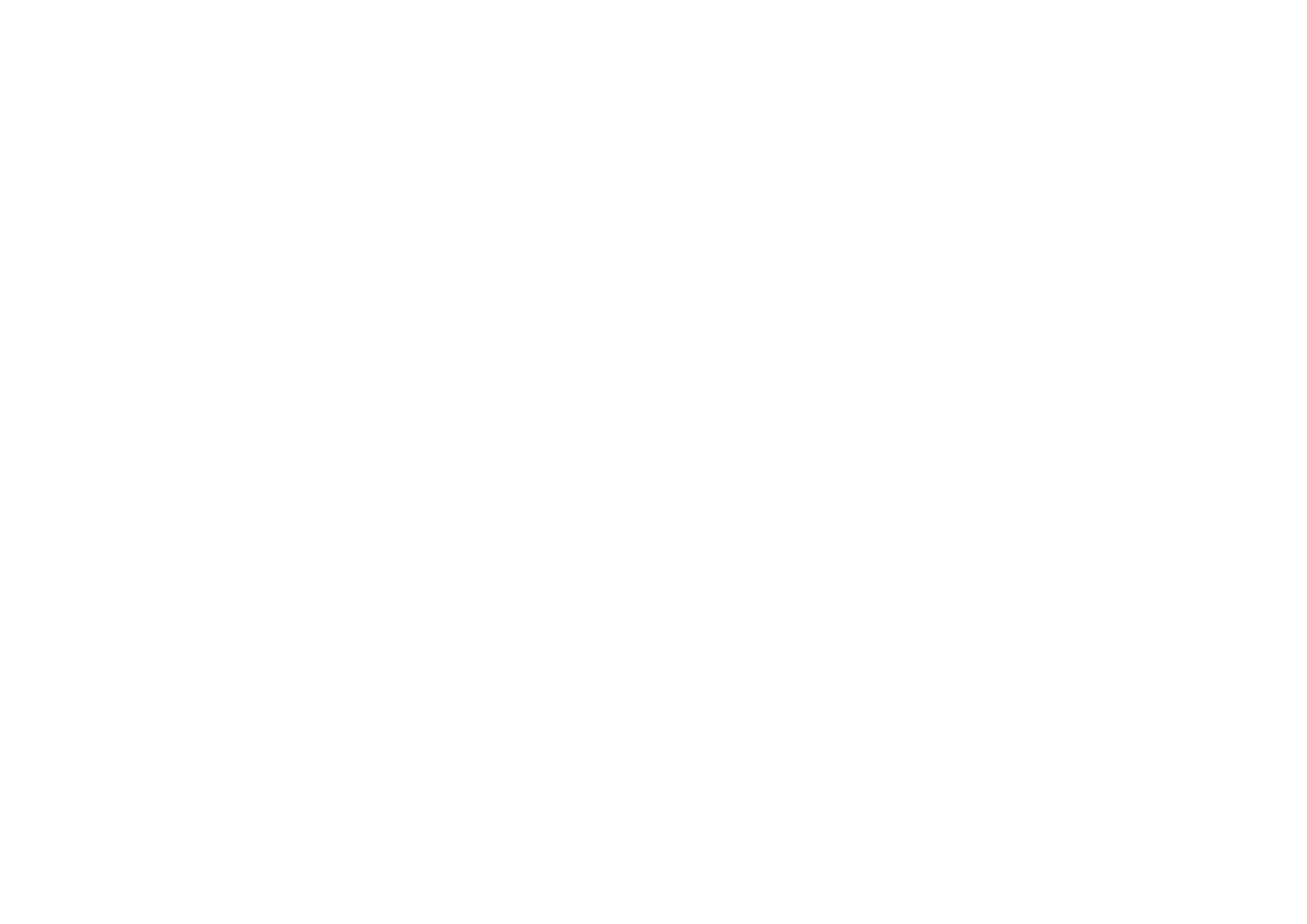# **Proposed DAU2 amendments**

| <b>Issue</b>              | <b>Current Proposal</b>                                                                                                                                                                                                                                                                                                                                                                                                                                                             |
|---------------------------|-------------------------------------------------------------------------------------------------------------------------------------------------------------------------------------------------------------------------------------------------------------------------------------------------------------------------------------------------------------------------------------------------------------------------------------------------------------------------------------|
| <b>Access application</b> | <b>2.1.1 Access Applications</b><br>A request for Access Rights must be submitted to Queensland Rail in the form of an Access<br>(a)<br>Application and, unless otherwise agreed by Queensland Rail. Access Applications must be sent to<br>the address nominated on Queensland Rail's website for Access Applications.                                                                                                                                                             |
|                           | [Drafting Note: This amendment and the amendment to the definition of "Access Application" respond to<br>industry concerns about clarity in the original DAU2 proposed drafting.]                                                                                                                                                                                                                                                                                                   |
|                           | (b)<br>Queensland Rail will publish on its website the application forms for Access Applications. These may<br>identify different requirements for different types of Train Services. However, the information<br>requirements must be in accordance with this Undertaking.                                                                                                                                                                                                         |
|                           | An Access Seeker must, when will, by submitting an Access Application, unconditionally and<br>(c)<br>irrevocably be taken to agree to comply with the requirements, obligations and processes in this<br>Undertaking relating to it or its Access Application-and if the Access Seeker does not do so then<br>Queensland Rail may refuse to accept the Access Application. [Drafting Note: This amendment has<br>been proposed to further simplify the access application process.] |
|                           | Access Application means a request for Access Rights by an Access Seeker that includes:                                                                                                                                                                                                                                                                                                                                                                                             |
|                           | the information referred to under schedule B or so much of that information as Queensland Rail<br>(a)<br>considers appropriate reasonably requires based on the nature of the request; and                                                                                                                                                                                                                                                                                          |
|                           | (b)<br>all additional or clarified information required by Queensland Rail under clause [2.3.1];                                                                                                                                                                                                                                                                                                                                                                                    |
|                           | Schedule B - Access Application Information                                                                                                                                                                                                                                                                                                                                                                                                                                         |
|                           | Without limiting the information requirements that an Access Application must satisfy in accordance with<br>(a)<br>this Undertaking, an Access Application must satisfy the information requirements set out in this                                                                                                                                                                                                                                                                |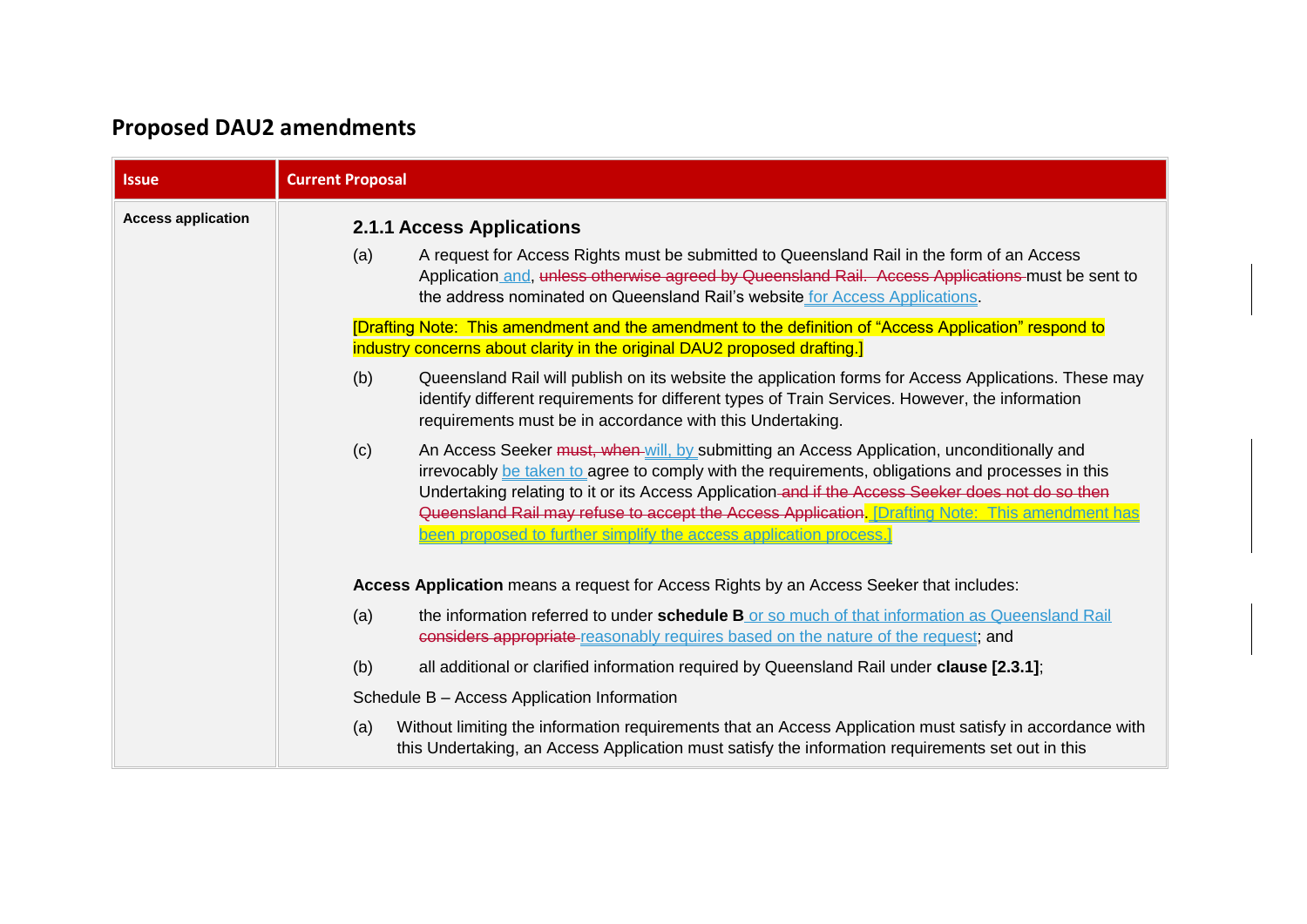<span id="page-8-0"></span>

| <b>Issue</b>                             | <b>Current Proposal</b> |                                                                                                                                                                                                                                                                                                                                                                                                                                                                                                                                                     |  |  |  |  |
|------------------------------------------|-------------------------|-----------------------------------------------------------------------------------------------------------------------------------------------------------------------------------------------------------------------------------------------------------------------------------------------------------------------------------------------------------------------------------------------------------------------------------------------------------------------------------------------------------------------------------------------------|--|--|--|--|
|                                          |                         | schedule [B] or so much of those requirements as Queensland Rail considers appropriate based on the<br>nature of the relevant request for Access Rights.                                                                                                                                                                                                                                                                                                                                                                                            |  |  |  |  |
| <b>Preliminary steps</b><br>(DAU2 2.1.2) |                         | 2.1.2 Preliminary steps<br>[Drafting Note: The amendments below relate to industry concerns regarding the treatment of preliminary                                                                                                                                                                                                                                                                                                                                                                                                                  |  |  |  |  |
|                                          |                         | information. The approach taken is similar to that for IAPs – which are treated as preliminary and non-binding.<br>In this respect, paragraph (c) makes it clear that it benefits both the prospective access seeker and Queensland<br>Rail. Paragraph (c) also goes further in requiring both Queensland Rail and the prospective access seeker to act<br>reasonably in providing or requesting information.]                                                                                                                                      |  |  |  |  |
|                                          | (c)                     | A prospective Access Seeker may request initial meetings with Queensland Rail, prior to submitting<br>an Access Application, to discuss the proposed Access Application and to clarify any matters relating<br>to the negotiation process including any application requirements under schedule [B]. Neither party<br>will be bound by anything discussed or any information provided at an initial meeting.                                                                                                                                        |  |  |  |  |
|                                          | (d)                     | A prospective Access Seeker may give a written request to Queensland Rail for relevant Capacity<br>Information and Queensland Rail will make available that Capacity Information within 10 Business<br>Days after receiving that request. Capacity Information provided in accordance with this clause<br>2.1.2(b) is provided for information purposes only, and neither party will be bound by anything<br>contained in that Capacity Information.                                                                                                |  |  |  |  |
|                                          | (e)                     | Information (including Capacity Information) exchanged as between a prospective Access Seeker and<br>Queensland Rail under clauses [2.1.2(a)] or [(b)] is non-binding and is only indicative or preliminary<br>in nature. Despite this, the prospective Access Seeker and Queensland Rail must act reasonably in<br>providing or requesting information under clauses [2.1.2(a)] or [(b)] taking into consideration the<br>purpose for which it is being provided or requested. The provision of information under [2.1.2(a)] or<br>[(b)] does not: |  |  |  |  |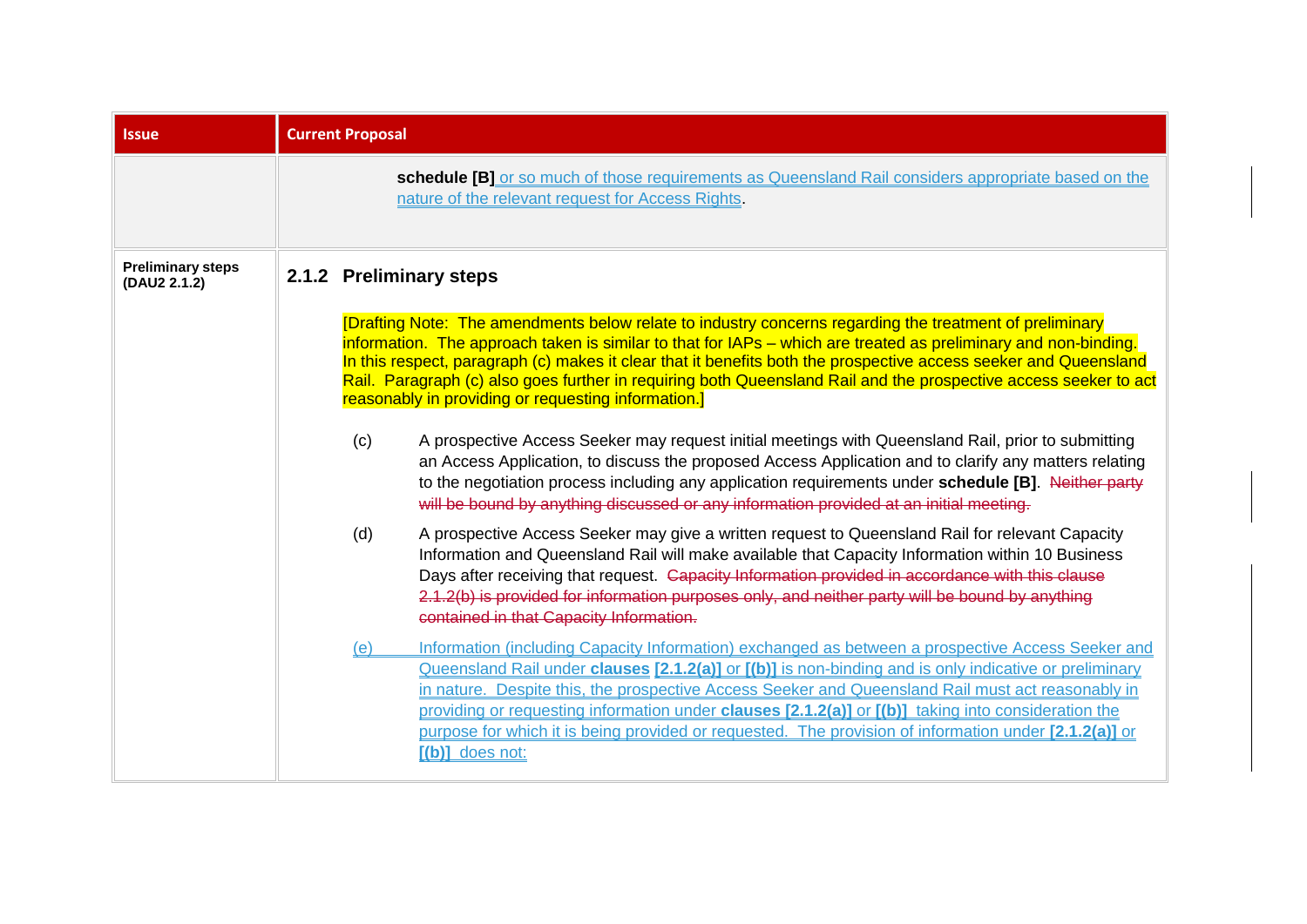<span id="page-9-0"></span>

| <b>Issue</b>                                             | <b>Current Proposal</b>                               |                                                                                                                                                                                                                                                                                                                                                                                                                                                                                                                                                                                                                                                                 |
|----------------------------------------------------------|-------------------------------------------------------|-----------------------------------------------------------------------------------------------------------------------------------------------------------------------------------------------------------------------------------------------------------------------------------------------------------------------------------------------------------------------------------------------------------------------------------------------------------------------------------------------------------------------------------------------------------------------------------------------------------------------------------------------------------------|
|                                                          | (i)<br>(ii)<br>(iii)<br>(iv)<br>(e)(f)<br>(i)<br>(ii) | affect the operation of this Undertaking;<br>restrict the prospective Access Seeker's right to lodge an Access Application or to seek the<br>grant of Access Rights;<br>oblige the prospective Access Seeker to accept the grant of Access on the basis of or in any<br>way subject to that information; or<br>oblige Queensland Rail to provide Access on the basis of or in any way subject to that<br>information.<br>Queensland Rail will:<br>make the Preliminary Information available to Access Seekers on its website; and<br>keep the Preliminary Information and Capacity Information to be made available to Access<br>Seekers current and accurate. |
| <b>Operating</b><br><b>Requirements</b><br><b>Manual</b> | 4.2<br>(a)<br>(b)<br>(c)<br>Manual,<br>Trains.        | <b>Consultation for Through-Running Trains</b><br>Queensland Rail will consult with other relevant Railway Managers, in relation to:<br>the coordination of maintenance activities;<br>the development of MTPs; and<br>proposed amendments (other than a Permitted ORM Variation) to the Operating Requirements<br>and if any of Queensland Rail's proposed changes or activities might affect other Railway Managers,<br>Queensland Rail will use reasonable endeavours to minimise adverse effects in relation to Through-Running                                                                                                                             |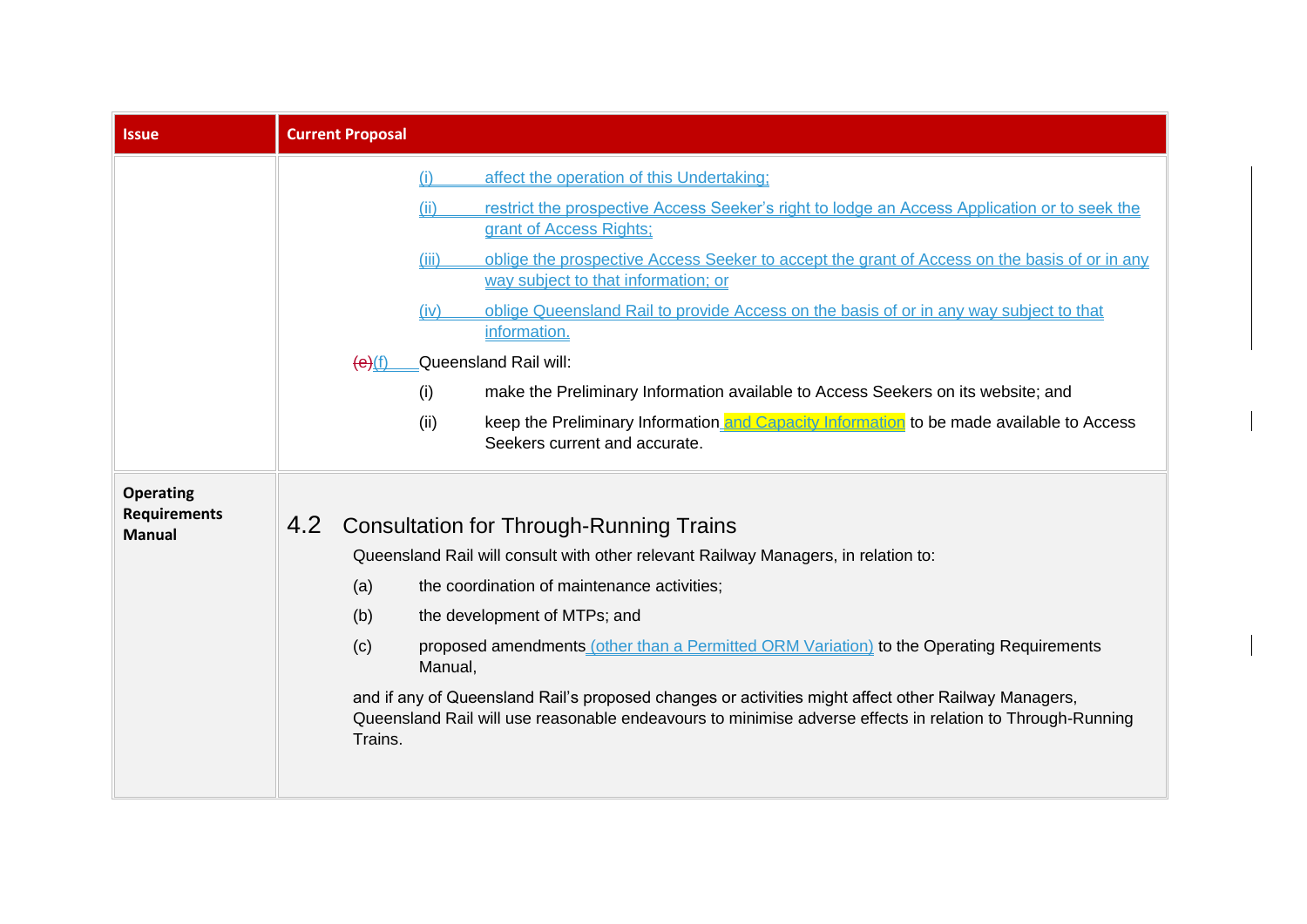| <b>Issue</b> |                                                                                                                                                                                                                                                                                                                                                                                                                                                                                                                                                                                                                                                                                                                                                                                                                                                                                                                                                                                                                                                                                                                                                                                 |  |  |  |
|--------------|---------------------------------------------------------------------------------------------------------------------------------------------------------------------------------------------------------------------------------------------------------------------------------------------------------------------------------------------------------------------------------------------------------------------------------------------------------------------------------------------------------------------------------------------------------------------------------------------------------------------------------------------------------------------------------------------------------------------------------------------------------------------------------------------------------------------------------------------------------------------------------------------------------------------------------------------------------------------------------------------------------------------------------------------------------------------------------------------------------------------------------------------------------------------------------|--|--|--|
|              | <b>Current Proposal</b><br>4.3<br><b>Operating Requirements Manual</b><br>[Drafting Note: In response to industry concerns, the ORM has been reinstated in DAU2. However, a process<br>overseen by the QCA has also been proposed so as to provide a limited degree of flexibility for Queensland<br>Rail to amend the ORM without a full blown DAAU process being necessary in every instance.]<br>Queensland Rail must consult with Access Holders and Nominated Rolling Stock Operators before making any<br>amendments to the Operating Requirements Manual.<br>The Operating Requirements Manual is initially as set out in Schedule [G].<br>(a)<br>(d)(b)<br>Queensland Rail must maintain and make available the Operating Requirements Manual to Access<br>Seekers and Access Holders. Queensland Rail must consult with Access Holders and Nominated<br>Rolling Stock Operators before making any amendments to the Operating Requirements Manual.<br>Queensland Rail may vary the Operating Requirements Manual from time to time:<br>(c)<br>where the variation:<br>(i)<br>is trivial or administrative in nature (for example, updating telephone numbers or<br>(A) |  |  |  |
|              | correcting errors);<br>has no material adverse impacts on Access Seekers, Access Holders or Rolling<br>(B)<br><b>Stock Operators provided Queensland Rail first consults with existing Access</b><br>Seekers, Access Holders and Rolling Stock Operators; or<br>has been requested by, or agreed with, all Access Seekers and Access Holders<br>(C)                                                                                                                                                                                                                                                                                                                                                                                                                                                                                                                                                                                                                                                                                                                                                                                                                             |  |  |  |
|              | who will be affected by the variation.<br>(Permitted ORM Variation): and<br>Queensland Rail has obtained the QCA's prior written confirmation that the QCA is satisfied<br>(ii)<br>that the proposed variation is a Permitted ORM Variation.                                                                                                                                                                                                                                                                                                                                                                                                                                                                                                                                                                                                                                                                                                                                                                                                                                                                                                                                    |  |  |  |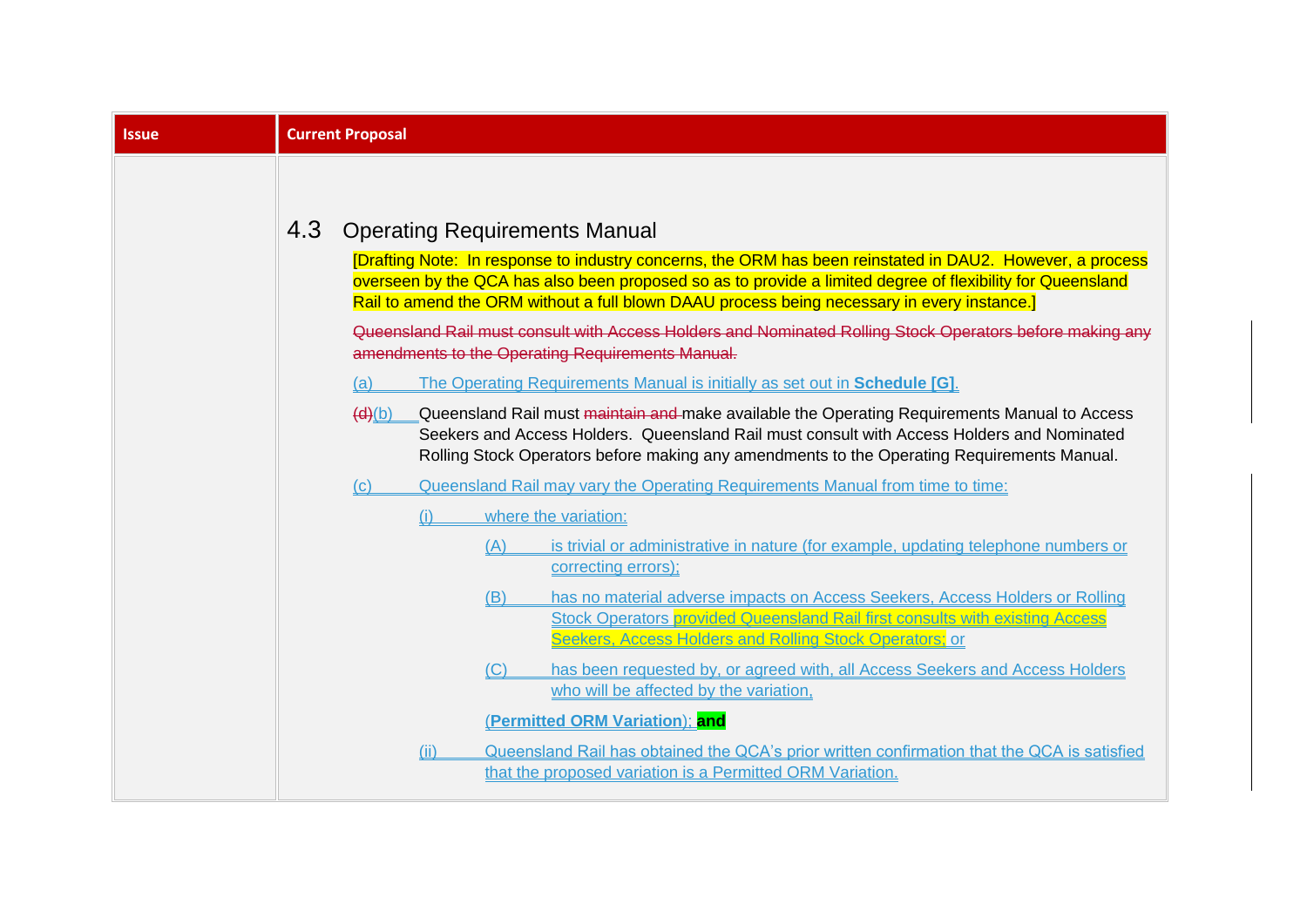| <b>Issue</b> | <b>Current Proposal</b>                                                                                                                                                                                                                                                                                                                                                                                                                                                    |
|--------------|----------------------------------------------------------------------------------------------------------------------------------------------------------------------------------------------------------------------------------------------------------------------------------------------------------------------------------------------------------------------------------------------------------------------------------------------------------------------------|
|              | Except to the extent of variations permitted in accordance with <b>clause [4.3(c)]</b> , Queensland Rail may<br>(d)<br>only otherwise amend the Operating Requirements Manual in schedule [G] through a draft amending<br>access undertaking in accordance with the QCA Act.                                                                                                                                                                                               |
|              | Where the Operating Requirements Manual is varied under <b>clause [4.3(c)]</b> or is amended in<br>(e)<br>accordance with the QCA Act, Queensland Rail must publish a copy of the current Operating<br>Requirements Manual on its website.                                                                                                                                                                                                                                 |
|              | <mark>Nothing in this clause [4.3] prevents Queensland Rail from taking any reasonable action in</mark><br>o, or as a consequence of, an emergency or a genuine safety risk, or any personal injury to or the:<br>of any person on or near the Network, any Rolling Stock or any land or other thing<br>the Network, provided that Queensland Rail notify any affected Access Seekers, Access He<br>Rolling Stock Operators as early as possible after taking such action. |
|              | <u>Rail's Accreditation or any Law relating to rail satety (including the</u><br>ensland Rail first uses reasonable endeavours to comply with the requirements                                                                                                                                                                                                                                                                                                             |
|              | clause 4.3(c)]: an<br>ies any Affected Access Seekers, Access Holders or Rolling Stock Operators as earl<br>after taking such actio                                                                                                                                                                                                                                                                                                                                        |
|              | [Note – clause 4.3(f) has not been agreed.]                                                                                                                                                                                                                                                                                                                                                                                                                                |
|              | Operating Requirements Manual means the document set out in [Schedule G] as varied or amended<br>published by Queensland Rail from time to time in accordance with clause [4.3]4.3, as amended from time to<br>time by Queensland Rail:                                                                                                                                                                                                                                    |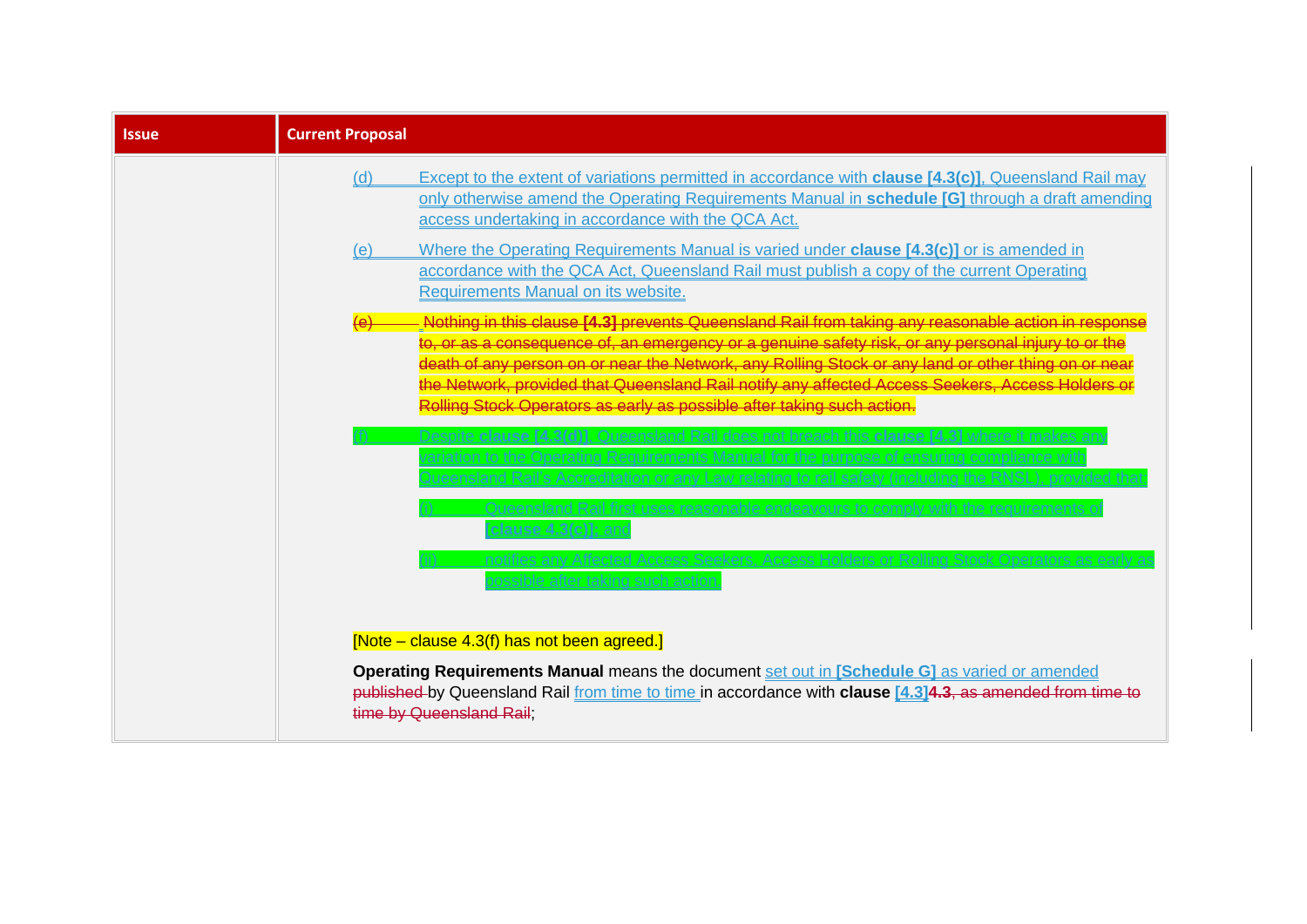| <b>Issue</b>                                        | <b>Current Proposal</b> |                                |      |     |                                                                                                                                                                                                                                                                                                            |
|-----------------------------------------------------|-------------------------|--------------------------------|------|-----|------------------------------------------------------------------------------------------------------------------------------------------------------------------------------------------------------------------------------------------------------------------------------------------------------------|
| Safety expert in<br>access disputes<br>(DAU2 6.1.4) |                         | 6.1.4 Resolution by QCA<br>(a) |      |     | If a Dispute is not resolved under <b>clause [6.1.3]</b> within the last of the applicable time frames (or is<br>referred directly to this clause [6.1.4] by a provision of this Undertaking), then either the Access<br>Seeker or Queensland Rail (or both of them) may refer the dispute to the QCA; and |
|                                                     |                         |                                | (i)  |     | if the Dispute is a dispute for the purposes of Division 5 of Part 5 of the QCA Act, any<br>determination of that Dispute must occur subject to, and in accordance with, Division 5, Part<br>5 of the QCA Act; and                                                                                         |
|                                                     |                         |                                | (ii) |     | if the Dispute does not constitute a dispute for the purposes of Division 5 of Part 5 of the<br>QCA Act, the QCA may make a determination through any process that it considers<br>appropriate, provided that:                                                                                             |
|                                                     |                         |                                |      | (A) | the QCA advises the affected parties of the process that it will use to make the<br>determination; and                                                                                                                                                                                                     |
|                                                     |                         |                                |      | (B) | the QCA must not make a determination that is inconsistent with this Undertaking<br>(unless the parties agree otherwise and no party (whether a party to the Dispute or<br>not) is adversely affected by the determination not being consistent with this<br>Undertaking).                                 |
|                                                     |                         |                                |      |     | [Drafting Note: The provisions have been amended to allow for the QCA to appoint a rail safety expert as per<br>industry suggestions. A provision has also been included to safeguard Queensland Rail where it needs act in a<br>manner to comply with its accreditation or rail safety laws.]             |
|                                                     |                         | (b)                            |      |     | Subject to clause 6.1.4(c), if If:                                                                                                                                                                                                                                                                         |
|                                                     |                         |                                |      |     | a Dispute is referred to the QCA for arbitration in accordance with <b>clause [6.1.4(a)(i)]</b> ; and                                                                                                                                                                                                      |
|                                                     |                         |                                | (ii) |     | aspects of the Dispute relate to rail safety matters,                                                                                                                                                                                                                                                      |
|                                                     |                         |                                |      |     | then the QCA must seek and have regard to the opinion of an appropriately qualified and experienced rail<br>safety expert where that rail safety expert is:                                                                                                                                                |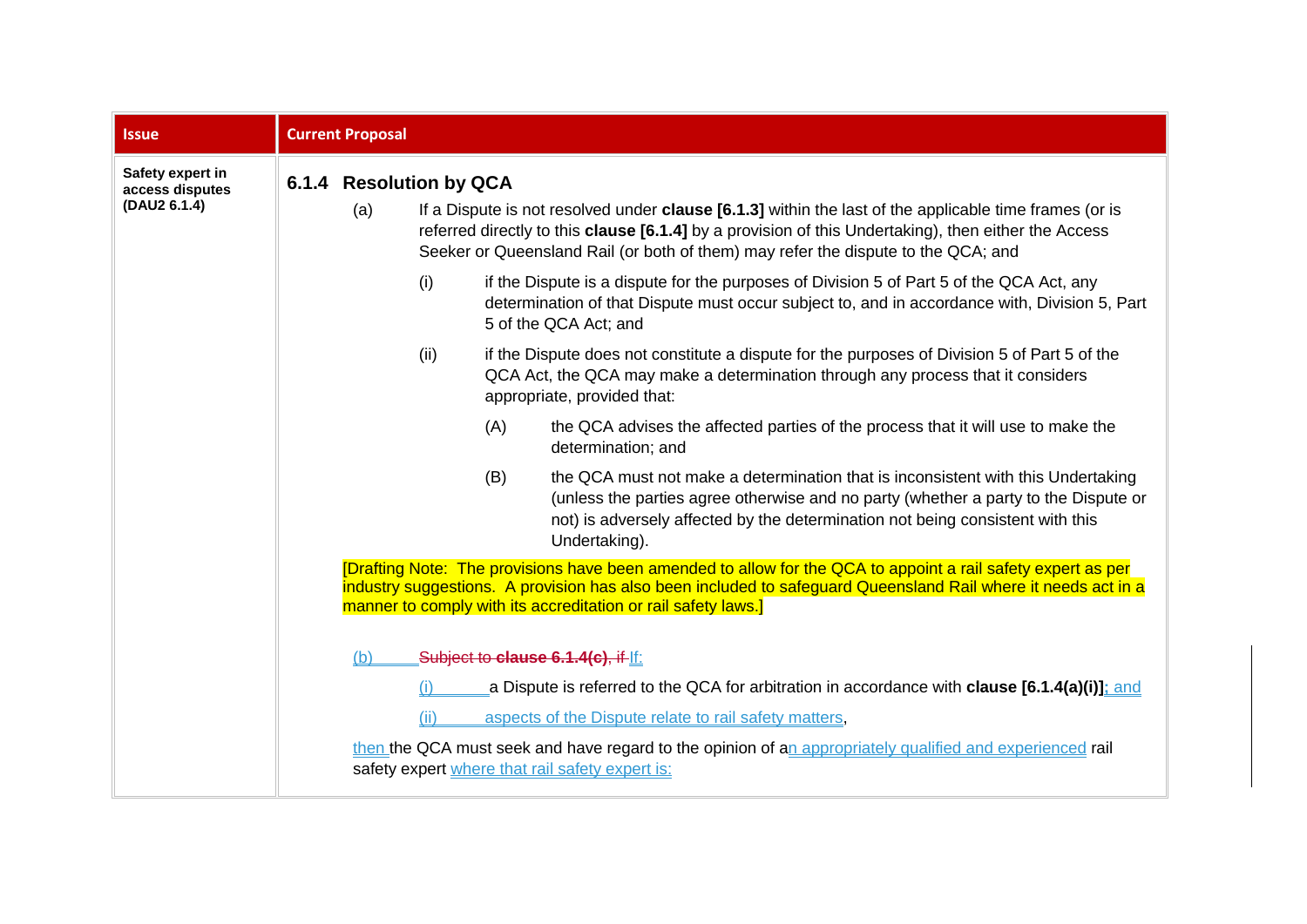| <b>Issue</b> | <b>Current Proposal</b>                                                                                                                                                                                                                                                                                                                                                                                                                                                                                |
|--------------|--------------------------------------------------------------------------------------------------------------------------------------------------------------------------------------------------------------------------------------------------------------------------------------------------------------------------------------------------------------------------------------------------------------------------------------------------------------------------------------------------------|
|              | approved agreed by Queensland Rail and the party or parties to the Dispute (both acting<br>(iii)<br>reasonably); or                                                                                                                                                                                                                                                                                                                                                                                    |
|              | where Queensland Rail and the party or parties to the Dispute have not agreed the rail safety<br>(iii)(iv)<br>expert within ten Business Daysa reasonable time, the rail safety expert as notified-chosen<br>by the QCA to Queensland Rail and the party or parties to the Dispute.                                                                                                                                                                                                                    |
|              | [Paras (c) and (d) below is Yancoal's proposed drafting with amendments proposed by Queensland Rail.]                                                                                                                                                                                                                                                                                                                                                                                                  |
|              | Where the QCA is to make a determination in respect of a Dispute in which aspects relate to rail<br>$\left(\mathsf{b}\right)(\mathsf{c})$<br>safety matters, it will first share the report of the safety expert and the QCA's proposed draft<br>determination with the parties to the dispute, with Queensland Rail being given a reasonable time<br>(specified by the QCA) in which to consult with the QCA, the safety expert and the other party or<br>parties to the dispute about:               |
|              | any part of the determination with which Queensland Rail considers it will not be able to<br>(i)<br>comply with-without contravening the conditions of its Accreditation or any Law relating to rail<br>safety (including the RNSL); and                                                                                                                                                                                                                                                               |
|              | to the extent that Queensland Rail raises concerns of the type referred to in clause 6.1.4(c),<br>(ii)<br>how the draft determination could be varied in a way that removes QR's concerns of<br>contravention while achieving substantially the same outcome as the QCA's draft<br>determination (with Queensland Rail being required to provide written details of why it holds<br>such concerns and the extent to which it considers it would not be able to comply without<br>such contraventions). |
|              | To the extent that the QCA and the parties to the dispute are not able to resolve a variation to the draft<br>$\Theta(d)$<br>determination in accordance with clause 6.1.4(c):                                                                                                                                                                                                                                                                                                                         |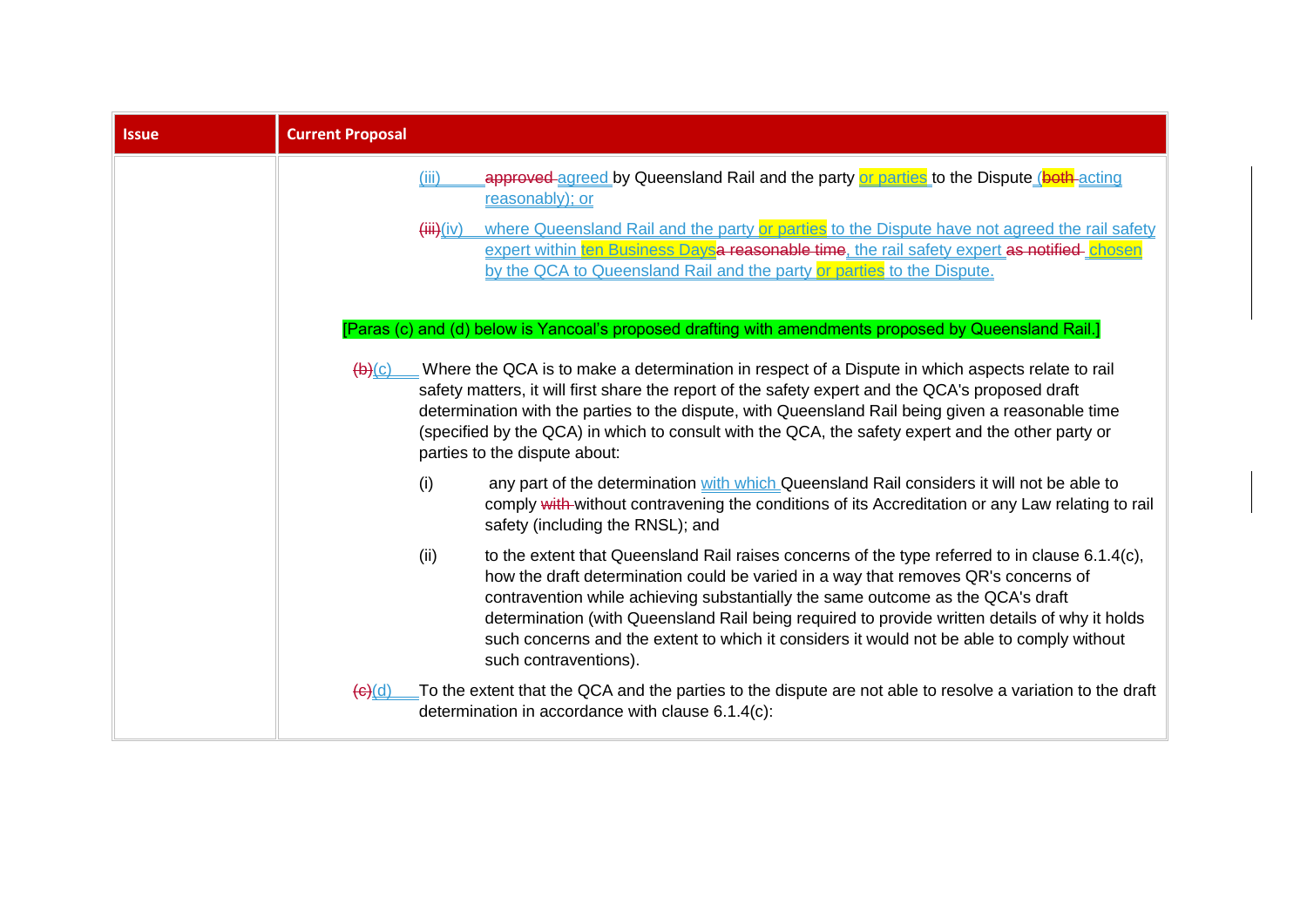| <b>Issue</b>                                                                         | <b>Current Proposal</b>                                                                                                                                                                                                                                                                                                                                                                                                                                                                                                                                                                                                                                                                                                                                                                                                                                                                                                                                                                                                                                                                                                                                                                                                                                                                                                                                                                                                                                                                                                                                                                              |
|--------------------------------------------------------------------------------------|------------------------------------------------------------------------------------------------------------------------------------------------------------------------------------------------------------------------------------------------------------------------------------------------------------------------------------------------------------------------------------------------------------------------------------------------------------------------------------------------------------------------------------------------------------------------------------------------------------------------------------------------------------------------------------------------------------------------------------------------------------------------------------------------------------------------------------------------------------------------------------------------------------------------------------------------------------------------------------------------------------------------------------------------------------------------------------------------------------------------------------------------------------------------------------------------------------------------------------------------------------------------------------------------------------------------------------------------------------------------------------------------------------------------------------------------------------------------------------------------------------------------------------------------------------------------------------------------------|
|                                                                                      | (i)<br>the QCA will be entitled to make the determination on the terms it considers appropriate<br>(including in accordance with its draft determination or with any variation it considers<br>appropriate following the consultations which have occurred); and                                                                                                                                                                                                                                                                                                                                                                                                                                                                                                                                                                                                                                                                                                                                                                                                                                                                                                                                                                                                                                                                                                                                                                                                                                                                                                                                     |
|                                                                                      | to the extent that Queensland Rail does not breach this Undertaking or the QCA<br>(ii)<br>determination where it does anything (including by abstaining from doing a particular act) for<br>the purpose of compliance with Queensland Rail's Accreditation or any Law relating to rail<br>safety (including the RSNL), provided that Queensland Rail gives - QR considers it cannot<br>comply with the final QCA determination without contravening the conditions of its<br>Accreditation or any Law relating to rail safety, and provides detailed written notice to the<br>QCA within [14] days of such determination of the extent to which it cannot comply for those<br>reasons <del>, despite clause 6.1.4(b) Queensland Rail's obligation to comply with the</del><br>determination is suspended to the minimum extent necessary to prevent such<br>contraventions, provided that Queensland Rail must use its best endeavours to reach<br>agreement with the other parties to the dispute about how it can substantially implement the<br>QCA's determination without contravening the conditions of its Accreditation or any Law<br>relating to rail safety (and provided that if Queensland Rail fails to use its best endeavours to<br>reach such agreement the partial suspension of the obligation to comply with the QCA's<br>determination under this clause 6.1.4(d) will cease to apply). If the parties to the dispute<br>reach agreement on how the QCA's determination can be substantially implemented, the<br>dispute will be determined to be resolved in the manner agreed. |
| <b>Productivity and</b><br><b>Operational</b><br><b>Improvements (New</b><br>clause) | <b>Productivity and Operational Improvements</b><br>Within two months of the Approval Date, Queensland Rail will convene a Regional Network User Group for each of<br>a)<br>the West Moreton System, North Coast Line System and Mt Isa Line System, subject to there being active and ongoing<br>support for the group from the relevant nominated Rolling Stock Operators and Access Holders that operate in the<br>respective system.                                                                                                                                                                                                                                                                                                                                                                                                                                                                                                                                                                                                                                                                                                                                                                                                                                                                                                                                                                                                                                                                                                                                                             |
|                                                                                      | b) A Queensland Rail representative will chair each of the Regional Network User Groups.                                                                                                                                                                                                                                                                                                                                                                                                                                                                                                                                                                                                                                                                                                                                                                                                                                                                                                                                                                                                                                                                                                                                                                                                                                                                                                                                                                                                                                                                                                             |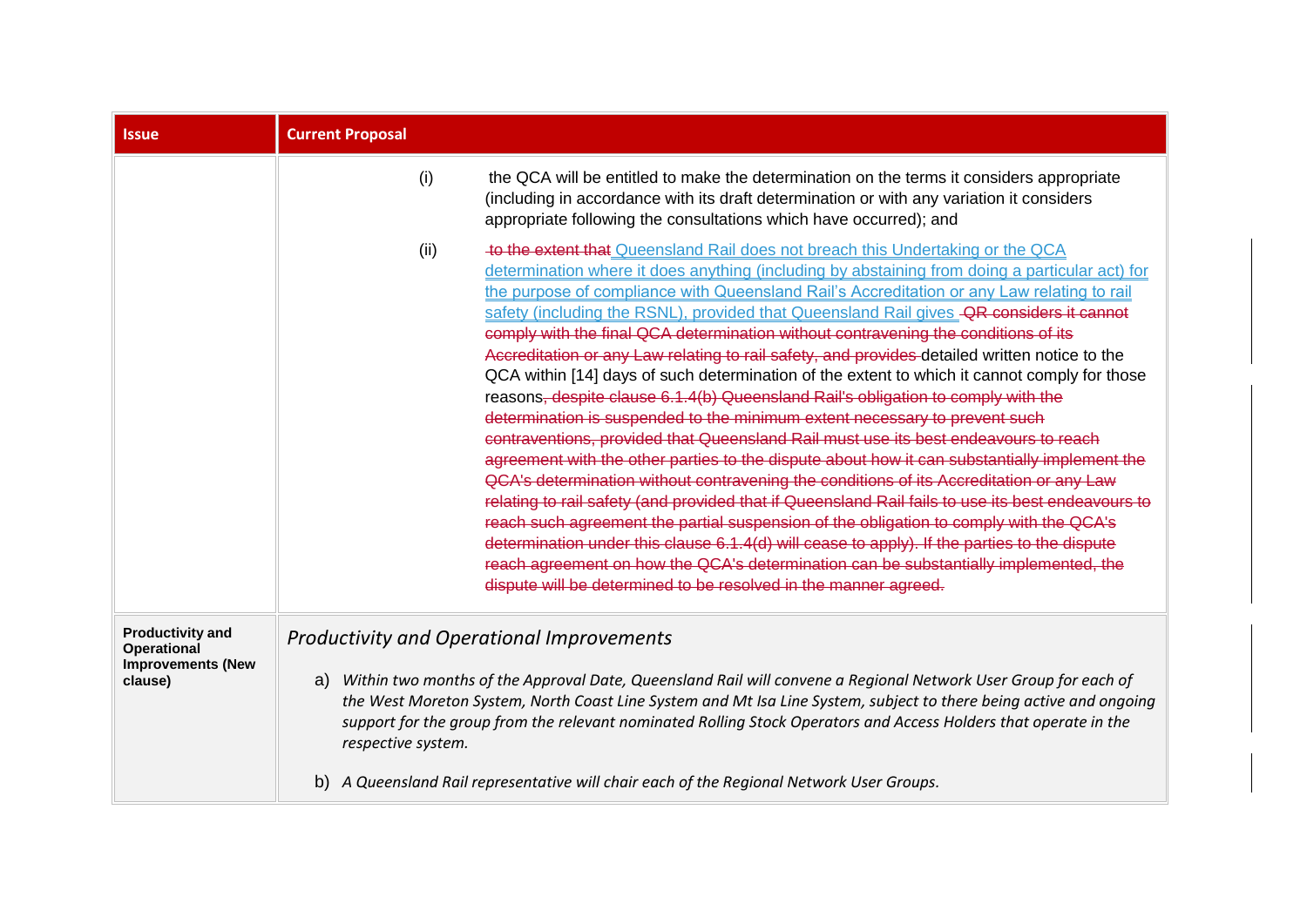| <b>Current Proposal</b>                                                                                                                                                                                                                                                                                                                                                                                                                                                                                                                                                                                                                                                                                                                                                                                                                                                                                                                                                                                                                                                                                                                                                                                                                                                                                                                                                                                                                                                                                                                                                                                                                                               |
|-----------------------------------------------------------------------------------------------------------------------------------------------------------------------------------------------------------------------------------------------------------------------------------------------------------------------------------------------------------------------------------------------------------------------------------------------------------------------------------------------------------------------------------------------------------------------------------------------------------------------------------------------------------------------------------------------------------------------------------------------------------------------------------------------------------------------------------------------------------------------------------------------------------------------------------------------------------------------------------------------------------------------------------------------------------------------------------------------------------------------------------------------------------------------------------------------------------------------------------------------------------------------------------------------------------------------------------------------------------------------------------------------------------------------------------------------------------------------------------------------------------------------------------------------------------------------------------------------------------------------------------------------------------------------|
| Each Regional Network User Group will be a co-operative group with emphasis on analysis of data, open,<br>impartial discussion and consensus discussion making to improve the operation of the supply chain.<br>Queensland Rail will provide resources to:<br>a. develop and produce operational and system performance reports; and<br>b. provide analysis of the root causes of ongoing or systemic issues being experienced.<br>identify resolutions to such issues and other productivity or efficiency initiatives<br>d. provide evaluation and modelling of the outcomes of potential supply chain operational changes that the<br>Regional Network User Group are supportive of investigating.<br>Decisions made by the Regional Network User Group will not be binding on any organisation.<br>Queensland Rail and other group members may agree to invite other supply chain participants (including port<br>operators and adjoining rail network owners) in specific advisory roles but not to participate in Regional Network User<br>Group decision making processes.<br>The frequency, rules for the conduct of meetings, and purposes and objectives of each Regional Network User Group<br>will be as agreed between Queensland Rail and group members and will be documented in a Terms of Reference.<br>Regional Network User Group means a separate group in relation to each Regional Network established to review, discuss and<br>improve rail operational issues which can affect system or supply chain performance, comprised of each Access Holder, Rail<br>Transport Operator and End User Access Seeker relevant to each Regional Network. |
|                                                                                                                                                                                                                                                                                                                                                                                                                                                                                                                                                                                                                                                                                                                                                                                                                                                                                                                                                                                                                                                                                                                                                                                                                                                                                                                                                                                                                                                                                                                                                                                                                                                                       |